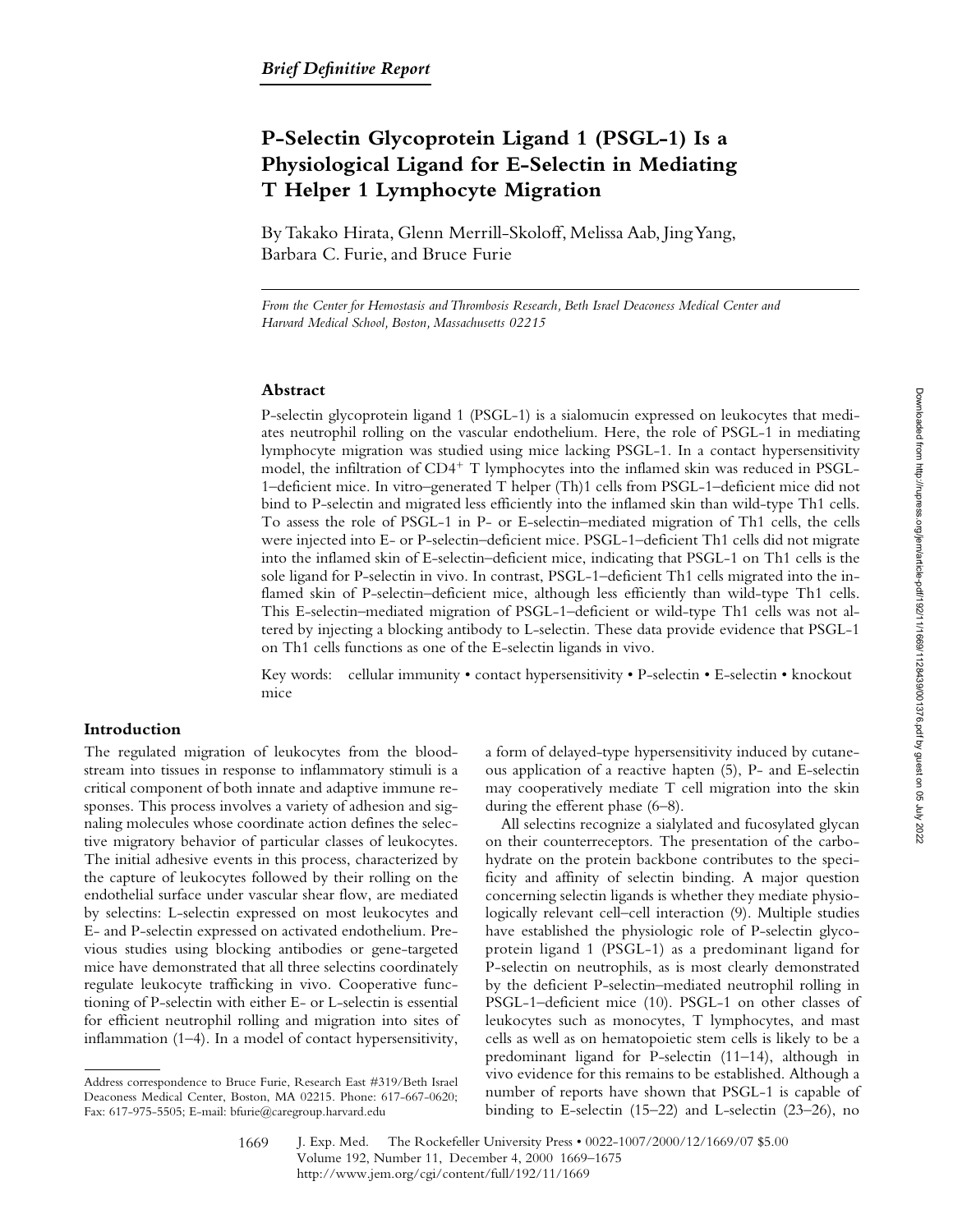direct evidence for the physiologic roles of these interactions has yet emerged. The availability of PSGL-1–deficient mice should help to define the physiological role of PSGL-1, specifically the role as a ligand for each of the selectins in various cell types.

In this study, we analyzed the role of PSGL-1 in lymphocyte trafficking using PSGL-1–deficient mice. We demonstrate that PSGL-1 plays an important role in Th1 lymphocyte migration into the inflamed skin in an oxazolone-induced contact hypersensitivity model. We confirm that PSGL-1 on Th1 cells functions as the sole ligand for P-selectin in vivo. Our data also indicate that PSGL-1 on Th1 cells is an E-selectin ligand in vivo. This is the first example of a physiologic role for the interaction of PSGL-1 with E-selectin.

#### **Materials and Methods**

*Mice.* Mice homozygous for the PSGL-1 targeted mutation (PSGL-1<sup>-/-</sup> mice) have been described (10). 8–12-wk-old PSGL-1<sup>-/-</sup> mice and control PSGL-1<sup>+/+</sup> mice on the same mixed genetic background were used. C57BL/6J (B6) mice, P-selectin–deficient mice on the B6 background, B6  $\times$  129S3/ SvImJ (129S) F2 mice, E-selectin–deficient mice on the B6/129S background, and P- and E-selectin double-deficient mice on the B6/129S background were purchased from The Jackson Laboratory and used at similar ages. All procedures were approved by the Animal Care and Use Committee of Beth Israel Deaconess Medical Center.

*Selectin–IgG Chimeras.* Mouse P- and E-selectin–IgG chimeras were constructed from mouse P- and E-selectin cDNAs provided by Dr. D. Vestweber (University of Münster, Münster, Germany). Mouse L-selectin–IgG chimera was constructed from mouse spleen cDNA. The fragments corresponding to their lectin, epidermal growth factor, and two complement repeat domains were amplified by PCR and ligated to CD5 leader–IgG1 vector provided by Dr. B. Seed (Massachusetts General Hospital, Boston, MA) at NheI and BamHI sites. These selectin–IgG plasmids were transfected into CHO cells with pSV2neo (CLONTECH Laboratories, Inc.), and stable transfectants were selected in the presence of G418 (GIBCO BRL). Selectin–IgG chimeric proteins were purified from culture supernatants using protein A–Sepharose (Sigma-Aldrich).

Generation of Th1 Cells. Splenic CD4<sup>+</sup> T cells were isolated using Mouse T cell CD4 Subset Column Kit (R&D Systems). The enriched population was  $>95\%$  positive for CD4 staining as determined by flow cytometry. Purified  $CD4^+$  T cells were cultured on 24-well tissue culture plates (Costar) coated with 20  $\mu$ g/ ml anti-CD3e (145-2C11; R&D Systems) and 10 mg/ml anti-CD28 (37.51; BD PharMingen) for 2 d in the presence of 4 ng/ ml IL-2 (R&D Systems), 2 ng/ml IL-12 (R&D Systems), and 4  $\mu$ g/ml anti–IL-4 (11B11; BD PharMingen). The cells were then transferred to uncoated plates and cultured for an additional 4 d.

*Cell Adhesion Assays.* 96-well plates (Flow Laboratories) were coated with 10  $\mu$ g/ml selectin–IgG chimeras for 2 h at 37°C and blocked with 1% BSA in PBS overnight at  $4^{\circ}$ C. The cells were labeled with  $2^{\prime},7^{\prime}$ -bis-(2-carboxyethyl)-5-(and-6)-carboxy-fluorescein (BCECF; Molecular Probes), added to each well (5  $\times$  10<sup>5</sup> per well), and incubated for 20 min at  $4^{\circ}$ C under rotation (60 rpm). The plates were washed three times with HBSS with CaCl<sub>2</sub> and  $MgCl<sub>2</sub>$ , and bound cells were quantitated using a Cytofluor

2300 (Millipore). In some experiments, the cells were incubated with 10  $\mu$ g/ml rabbit anti-PSGL-1 (10), control rabbit IgG (Sigma-Aldrich), 50 mg/ml anti–L-selectin mAb MEL-14 (BD PharMingen), or control rat IgG (IgG2a; BD PharMingen) for 30 min on ice and washed.

*Induction of Contact Hypersensitivity.* Mice were sensitized by the application of 100  $\mu$ l of 2% (wt/vol) oxazolone (Sigma-Aldrich) in 4:1 acetone/olive oil (Sigma-Aldrich) on the abdominal skin on day 0. Some mice were painted with acetone/olive oil alone. Mice were challenged on day 6 by applying 20  $\mu$ l of 0.5% (wt/ vol) oxazolone on the left ear  $(10 \mu l)$  per side). The right ear was painted with the vehicle only. Ear swelling responses were measured using a dial thickness gage (Mitutoyo).

*Histologic Analyses and Immunohistochemistry.* Ear specimens were taken 24 h after challenge. Histological analyses were performed on formalin-fixed, paraffin-embedded sections stained with hematoxylin and eosin. For immunohistochemistry, cryostat sections were fixed in acetone and stained using rat anti-CD4 (Caltag), biotinylated rabbit anti-rat IgG (Vector Laboratories), and ABC-alkaline phosphatase reagent (Vector Laboratories). Sections were developed using Vector Red alkaline phosphatase substrate and counterstained with methylene green.

*In Vivo Migration Assays.* Th1 cells were harvested after 6 d of culture, and dead cells were removed by centrifugation on Histopaque 1083 (Sigma-Aldrich). The cells (107/ml) were radiolabeled with 100  $\mu$ Ci/ml sodium [<sup>51</sup>Cr]chromate (NEN Life Science Products) for 1 h at  $37^{\circ}$ C, washed twice, and resuspended in PBS. Cells  $(2-4 \times 10^6)$  were injected into the tail veins of mice that had been sensitized 7 d before and challenged on the left ear 24 h before. In some experiments, MEL-14, anti-E-selectin mAb 9A9 provided by Dr. B. Wolitzky (Coelacanth Corp., East Windsor, NJ) or its isotype control  $(200 \mu g/mouse)$ was injected together with the cells. Mice were killed 3 h after injection, and the radioactivity in the ear was measured using a Packard gamma scintillation counter.

## **Results and Discussion**

*PSGL-1–deficient Mice Exhibit Reduced CD4*1 *T Cell Infiltrate in the Inflamed Skin in a Contact Hypersensitivity Model.* PSGL-1 is highly expressed on T cells and to a much lower degree on B cells. Flow cytometric analyses of thymocytes, splenocytes, LN cells, and blood lymphocytes revealed no alterations in the expression of CD3, CD4, CD8, TCR- $\alpha/\beta$ , or B220 in PSGL-1<sup>-/-</sup> mice (data not shown). The normal lymphoid architecture in  $PSGL-1^{-/-}$ mice is consistent with the fact that L-selectin is the major homing receptor for naive lymphocytes (27) and that PSGL-1 is expressed in a nonfunctional form on naive lymphocytes and gains selectin-binding activity during cell activation (28). Therefore, we studied the role of PSGL-1 in immune responses after antigen stimulation using an oxazolone-induced contact hypersensitivity model.  $PSGL-1^{+/+}$ and PSGL-1 $^{-/-}$  mice were sensitized with oxazolone on the abdominal skin, and 6 d later they were challenged on the left ear. The kinetics of ear swelling measured over 72 h after challenge was not significantly different between PSGL-1<sup>+/+</sup> and PSGL-1<sup>-/-</sup> mice (data not shown). Histological analysis of the skin sections from the ears 24 h after challenge showed characteristic changes of inflammation including interstitial edema, cellular infiltrate in the dermis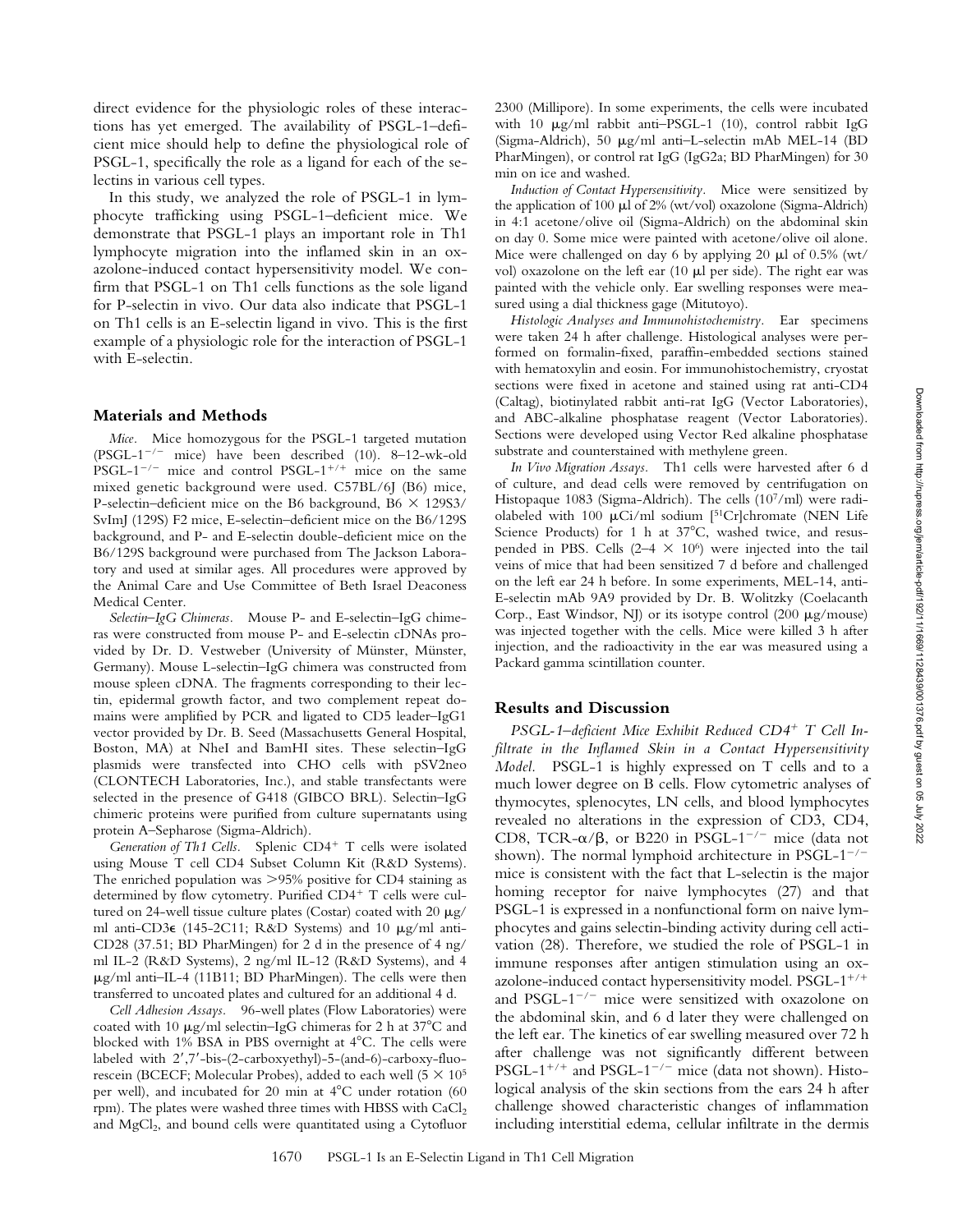

**Figure 1.** Histological analysis of contact hypersensitivity response. (A–C) Hematoxylin and eosin–stained sections from control (A) or challenged ears (B) and anti-CD4–stained frozen ear sections from the challenged ears (C) from sensitized PSGL-1<sup>+/+</sup> (left panel) or PSGL-1<sup>-/-</sup> mice (right panel). Ear specimens were taken 24 h after challenge. The scale bar indicates 100  $\mu$ m for A, B top panel, and C; 25  $\mu$ m for B bottom panel. (D) The number of infiltrating cells in the dermis of the control and challenged ears was quantitated. Data are means  $\pm$  SEM from six mice. (E) The number of infiltrating CD4 1 T cells was quantitated on frozen sections stained with anti-CD4. Data are means  $\pm$ SEM from four mice.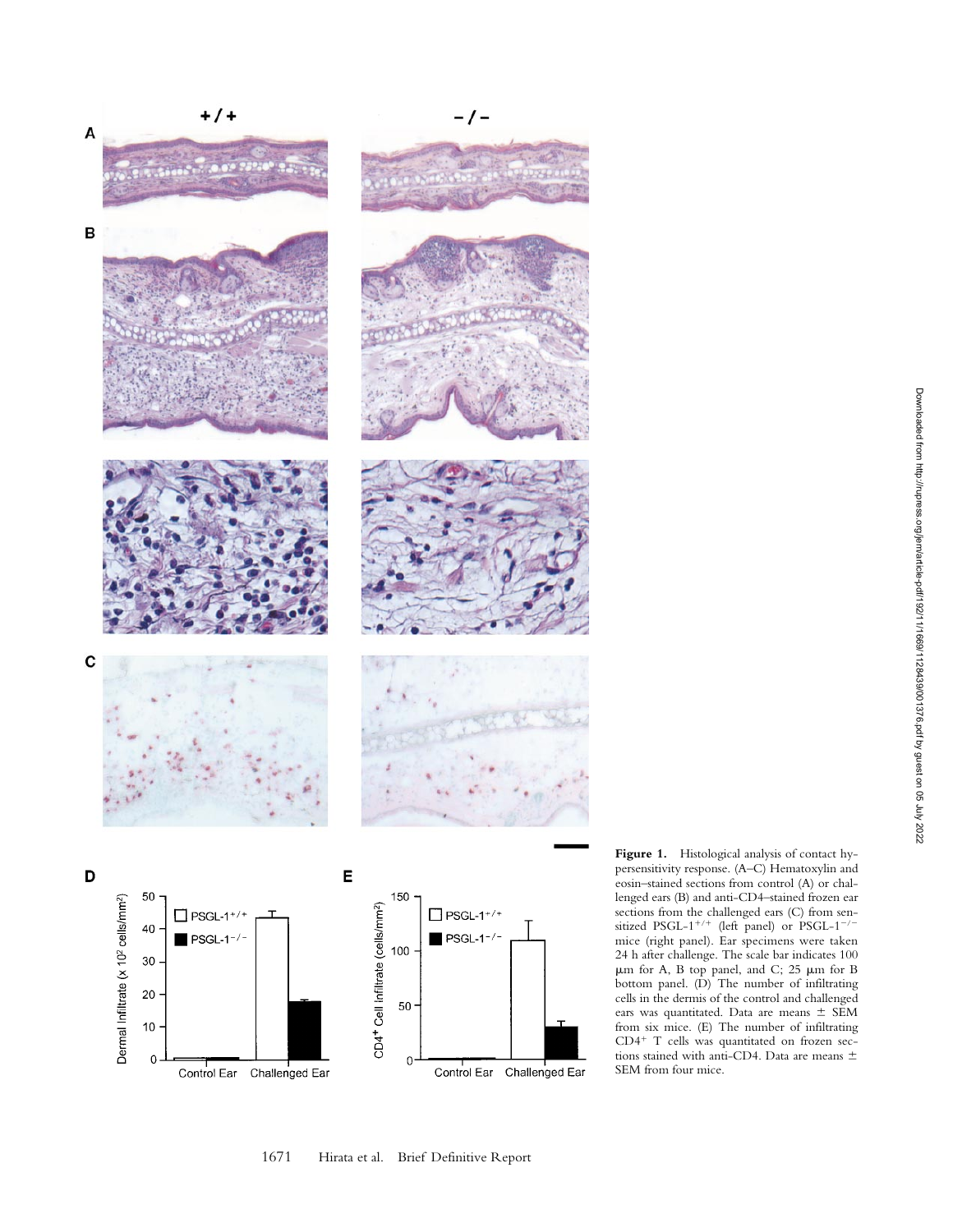

Figure 2. Migration of PSGL-1-deficient Th1 cells into the inflamed skin is impaired.  $51Cr$ -labeled PSGL-1<sup>+/+</sup> or PSGL-1<sup>-/-</sup> Th1 cells were injected into the tail veins of PSGL- $1^{+/+}$  mice. The mice had been sensitized 6 d before with oxazolone and challenged 24 h before on the left ear. The mice were killed 3 h after injection, and the radioactivity in the control and challenged ears was counted. Values are means  $\pm$  SEM from four mice.

comprised predominantly of mononuclear cells and neutrophils, and microabcesses in the epidermis (Fig. 1 B). These histologic changes were not observed in unchallenged ear sections (Fig. 1 A) or challenged ear sections from unsensitized mice. Although the edema in PSGL- $1^{-/-}$  mice was similar to that in PSGL- $1^{+/+}$  mice, the cellular infiltrate in the dermis was reduced by 60% in PSGL-1<sup>-/-</sup> mice (Fig. 1, B and D). In addition, immunohistochemical analysis showed that  $CD4^+$  T lymphocyte infiltration was reduced by 72% in PSGL-1<sup>-/-</sup> mice (Fig. 1, C and E). These results suggest that PSGL-1 may play a role in the migration of the inflammatory cells including  $CD4^+$  T lymphocytes into the inflamed skin in a contact hypersensitivity model.

*Migration of PSGL-1–deficient Th1 Cells into the Inflamed Skin Is Impaired.* There are two functionally distinct  $CD4$ <sup>+</sup> T lymphocyte subsets, Th1 and Th2, characterized by distinct cytokine production profiles. Previous studies

have shown that both P- and E-selectin mediate the migration of Th1 cells but not Th2 cells to sites of delayed-type hypersensitivity (8) and that antibodies against PSGL-1 partially inhibit the migration of Th1 cells into these sites (12). Based on these observations, the migratory behavior of PSGL-1<sup>+/+</sup> and PSGL-1<sup>-/-</sup> Th1 cells was studied. PSGL- $1^{+/+}$  and PSGL-1<sup>-/-</sup> Th1 cells generated in vitro exhibited indistinguishable profiles of cytokine production and expression of L-selectin, integrin  $\alpha$ 4, and integrin  $\beta$ 2 (data not shown). These cells were labeled with 51Cr and injected into mice previously sensitized with oxazolone and challenged on the left ear. The right ear served as control skin. 3 h after injection, the radioactive cells that accumulated in the ears were measured. Similar to results using anti–PSGL-1 antibodies (12), the migration of PSGL- $1^{-/-}$ Th1 cells into the inflamed ear of PSGL- $1^{+/+}$  mice was reduced by 66% compared with PSGL- $1^{+/+}$  Th1 cells, while the migration into the control ear was comparable between PSGL-1<sup>+/+</sup> and PSGL-1<sup>-/-</sup> cells (Fig. 2). No migration was observed when the cells were injected into mice lacking both P- and E-selectin.

*PSGL-1–deficient Th1 Cell Binding to P-Selectin but Not to E-Selectin Is Abolished.* PSGL-1 on Th1 cells binds to P-selectin in vitro (12). The observation that the migration of PSGL- $1^{-/-}$  Th1 cells into the inflamed skin is impaired raises a question whether PSGL-1 on Th1 cells involves only a P-selectin–mediated process, an E-selectin–mediated process, or both. To explore this, we tested Th1 cells for their ability to bind selectins using selectin–IgG chimeras. No detectable binding was observed for unstimulated CD4<sup>+</sup> cells from PSGL-1<sup>+/+</sup> or PSGL-1<sup>-/-</sup> mice to either P-selectin–IgG or E-selectin–IgG (Fig. 3 A). PSGL- $1^{+/+}$ Th1 cells bound P-selectin–IgG and E-selectin–IgG (Fig. 3 A). No binding to L-selectin–IgG by Th1 cells was detectable. In contrast to the complete absence of binding of  $PSGL-1^{-/-}$  Th1 cells to P-selectin, the binding of PSGL- $1^{-/-}$  Th1 cells to E-selectin was measurable, albeit reduced



**Figure 3.** Selectin-binding activities of PSGL-1–deficient Th1 cells. In vitro–generated Th1 cells from PSGL- $1^{+/+}$  or PSGL-<br> $1^{-/-}$  mice were labeled with mice were labeled with BCECF and added to 96-well plates coated with human IgG, P-selectin–IgG chimera (P-IgG), or E-selectin–IgG chimera (E-IgG). The plates were incubated for 20 min at  $4^{\circ}$ C under rotating conditions, unbound cells were removed, and the fluorescence per well was determined. Percent adhesion equals  $100 \times$ bound cells/total cells added. (A) Adhesion of PSGL- $1^{+/+}$  or PSGL-1<sup>-/-</sup> unstimulated CD4<sup>+</sup> cells and Th1 cells to selectin– IgG chimeras. (B) Adhesion of  $PSGL-1$ <sup>+/+</sup> Th1 cells treated

with anti–PSGL-1 antibodies to selectin–IgG chimeras. PSGL-1<sup>+/+</sup> Th1 cells were incubated with either rabbit anti–PSGL-1 or nonimmune IgG for 30 min on ice and washed before addition to the wells. Values are means  $\pm$  SEM from triplicate wells.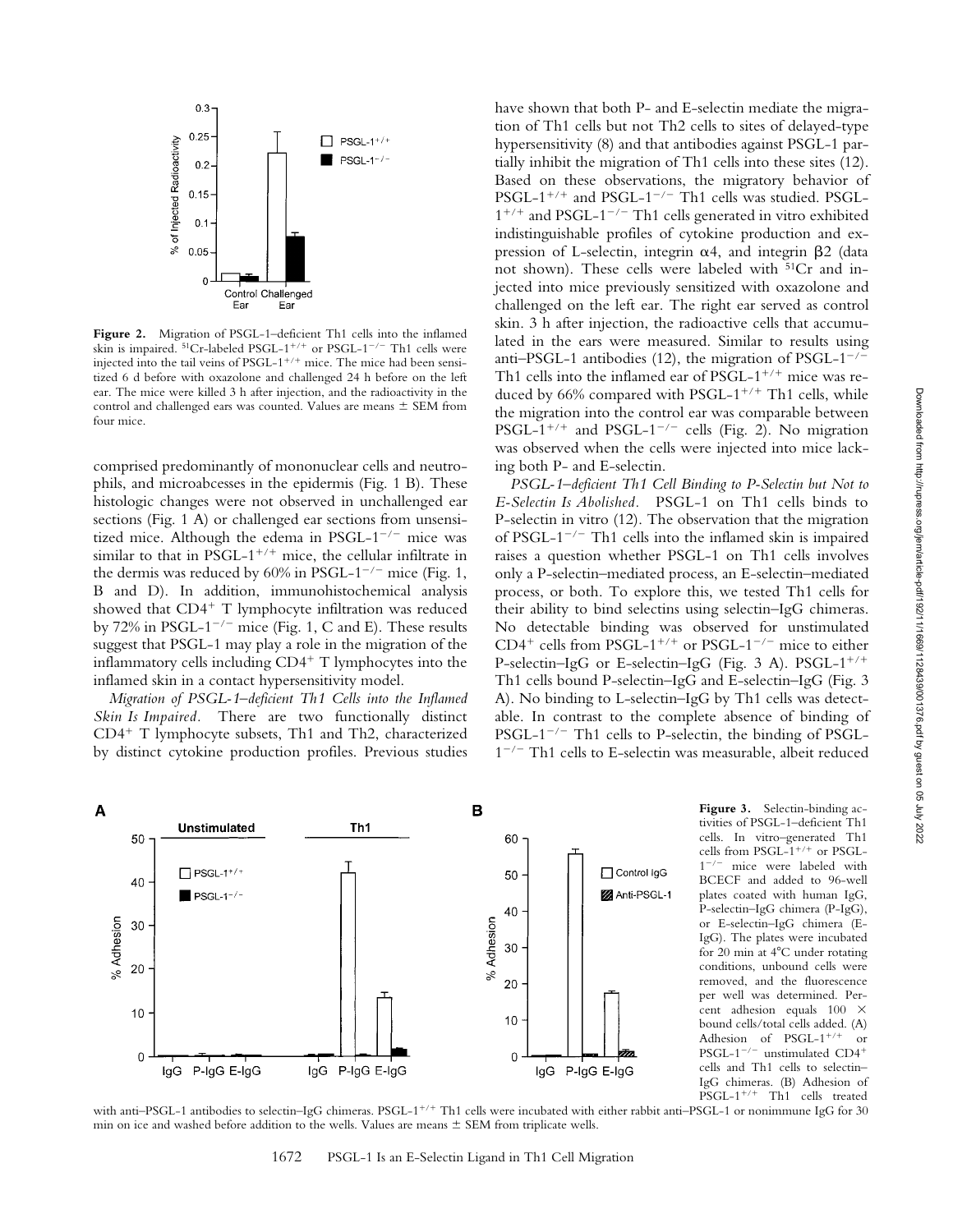by 89% compared with PSGL-1<sup>+/+</sup> cell binding to E-selectin (Fig. 3 A). Similarly, the binding of PSGL- $1^{+/+}$  Th1 cells to E-selectin–IgG was inhibited by 91% by pretreatment of the cells with anti–PSGL-1 antibodies directed against the  $NH_2$ -terminal region of PSGL-1 (Fig. 3 B). Therefore, PSGL-1 plays a role in Th1 cell binding to E-selectin in vitro. However, PSGL-1 does not appear to be the sole ligand for E-selectin, as shown by the residual binding of PSGL-1<sup>-/-</sup> Th1 cells to E-selectin–IgG. These in vitro assays demonstrate that PSGL-1 on Th1 cells is the sole ligand for P-selectin and has a potential role in Th1 cell binding to E-selectin in vivo. The finding that anti– PSGL-1 antibodies inhibit adhesion of Th1 cells to E-selectin also suggests that the NH<sub>2</sub>-terminal region of PSGL-1 may be involved in Th1 cell binding to E-selectin.

*Migration of PSGL-1–deficient Th1 Cells into the Inflamed Skin of E-Selectin–deficient Mice Is Abolished.* To test whether the in vitro observation that PSGL-1 on Th1 cells is the predominant ligand for P-selectin is relevant during the in vivo migration of cells into the inflamed skin, PSGL- $1^{+/+}$  and PSGL-1<sup>-/-</sup> Th1 cells were injected into the sensitized and challenged E-selectin<sup>-/-</sup> mice. This experiment allows analyses of P-selectin–dependent cell migration in



**Figure 4.** Migration of PSGL-1–deficient Th1 cells into the inflamed skin of E-selectin- or P-selectin-deficient mice. <sup>51</sup>Cr-labeled PSGL-1<sup>+/+</sup> or PSGL-1<sup>-/-</sup> Th1 cells were injected into the tail veins of E-selectin<sup>-/-</sup> mice and wild-type B6/129S F2 mice (A) or P-selectin<sup>-/-</sup> mice and wild-type B6 mice (B). The mice were killed 3 h after injection, and the radioactivity in the control and challenged ears was assayed. Values are means  $\pm$  SEM from four mice.

the absence of E-selectin. The migration of PSGL- $1^{+/+}$  and PSGL-1<sup>-/-</sup> Th1 cells into the skin of wild-type B6/129S control mice was similar to that shown for PSGL- $1^{+/+}$ mice (Fig. 4 A). Ear swelling of E-selectin<sup>-/-</sup> mice 24 h after challenge was comparable to that of B6/129S control mice. The migration of PSGL- $1^{+/+}$  Th1 cells into the inflamed skin of E-selectin<sup>-/-</sup> mice was reduced by  $37%$ compared with that in B6/129S control mice (Fig. 4 A). The migration of PSGL-1<sup>-/-</sup> cells into the inflamed skin of E-selectin<sup>-/-</sup> mice was almost abolished. This confirms that PSGL-1 is the sole ligand for P-selectin on Th1 cells in vivo and that no other ligands serve as a P-selectin ligand in the absence of PSGL-1. Previously, we demonstrated that PSGL-1 is the sole P-selectin ligand during neutrophil rolling (10). Thus, for neutrophil–endothelial cell interaction and for lymphocyte migration, PSGL-1 is the sole P-selectin ligand. Whether cell adhesion during other P-selectin– mediated processes is PSGL-1 dependent remains to be determined.

*Migration of PSGL-1–deficient Th1 Cells into the Inflamed Skin of P-Selectin–deficient Mice Is Not Abolished.* If PSGL-1 is the sole ligand for P-selectin on Th1 cells in vivo, then the migration of PSGL-1<sup>-/-</sup> cells observed when they were injected into PSGL- $1^{+/+}$  mice must be mediated by



Figure 5. Effect of an anti-L-selectin antibody on Th1 migration in vivo and adhesion in vitro. (A)  $51Cr$ -labeled PSGL-1<sup>+/+</sup> or PSGL-1<sup>-/-</sup> Th1 cells were injected together with anti–L-selectin mAb MEL-14, anti–E-selectin mAb 9A9, or its isotype control. The mice had been sensitized 6 d before with oxazolone and challenged 24 h before on the left ear. Values are means  $\pm$  SEM from three mice. (B) Adhesion of PSGL- $1^{+/+}$  or PSGL-1<sup>-/-</sup> Th1 cells treated with MEL-14 to selectin–IgG chimeras. PSGL-1<sup>+/+</sup> or PSGL-1<sup>-/-</sup> Th1 cells were incubated with either MEL-14 or its isotype control for 30 min on ice and washed before addition to wells. Values are means  $\pm$  SEM from triplicate wells.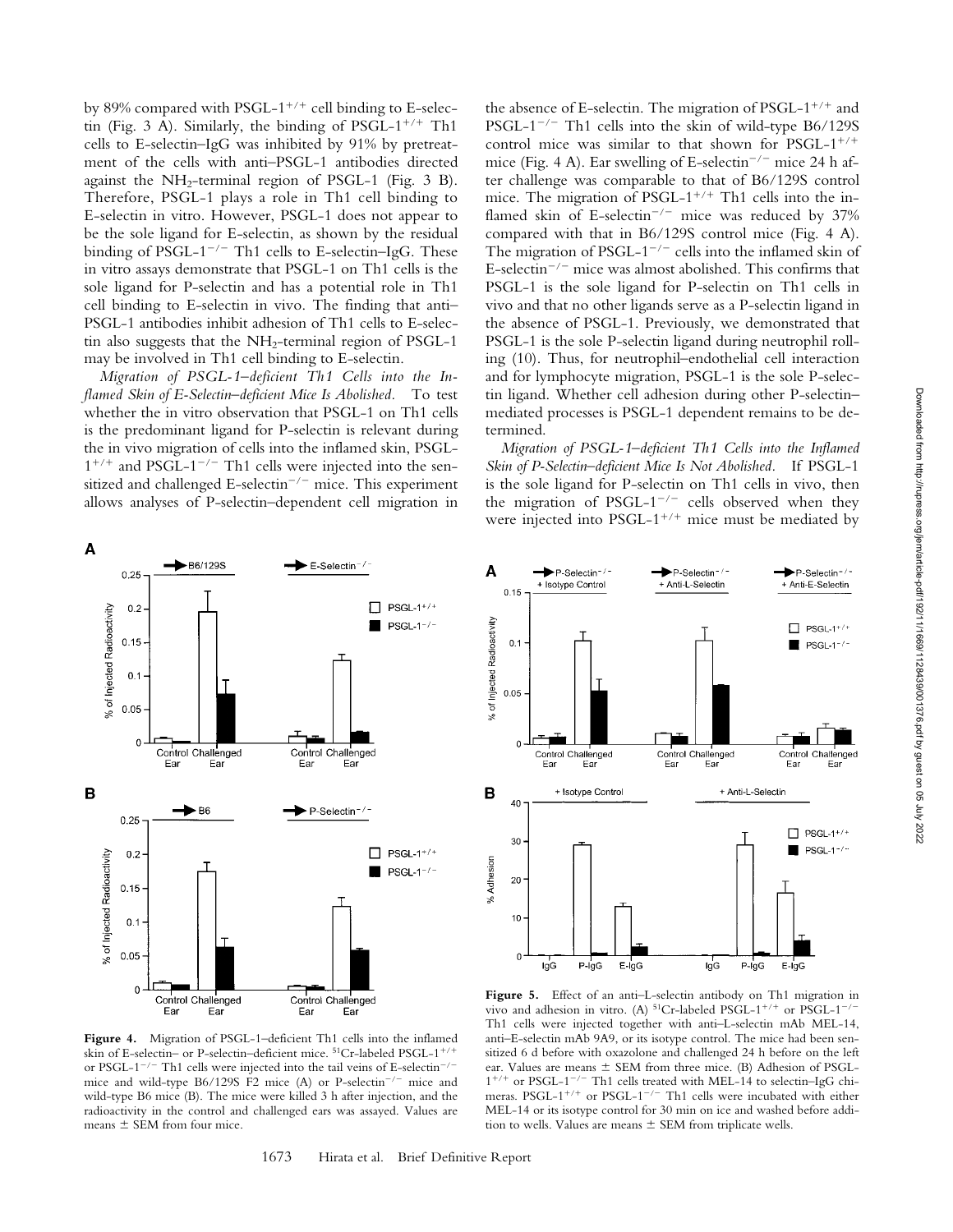Downloaded from http://rupress.org/jem/article-pdf/192/11/1669/1128439/001376.pdf by guest on 05 July 2022

E-selectin, as P- and E-selectin together mediate Th1 cell migration into the inflamed skin (8). This predicts that PSGL-1 is not required for E-selectin–mediated migration of Th1 cells. The adhesion assays also suggested the existence of E-selectin ligands other than PSGL-1 (Fig. 3 A). To prove this hypothesis, we tested whether PSGL-1 plays a role in an E-selectin–mediated process by injecting PSGL-1<sup>-/-</sup> Th1 cells into P-selectin<sup>-/-</sup> mice. This allows E-selectin–dependent migration to be studied in the absence of P-selectin. The migration of PSGL- $1^{+/+}$  and PSGL-1 $^{-/-}$  Th1 cells in wild-type B6 controls was similar to that in PSGL-1<sup>+/+</sup> mice (Fig. 4 B). The ear swelling response in P-selectin<sup>-/-</sup> mice measured 24 h after challenge was comparable to that in B6 controls. In contrast to the abrogation of migration when injected into  $E$ -selectin<sup>-/-</sup> mice (Fig. 4 A), the migration of PSGL- $1^{-/-}$  cells into the inflamed skin of P-selectin<sup>-/-</sup> mice was not abolished (Fig. 4 B). These results confirm that PSGL-1 on Th1 cells is not the sole ligand for E-selectin in vivo. However, comparison of the migration of PSGL-1<sup>+/+</sup> and PSGL-1<sup>-/-</sup> cells revealed that PSGL- $1^{-/-}$  cell migration into the inflamed skin of P-selectin<sup>-/-</sup> mice was reduced by 52% compared with PSGL- $1^{+/+}$  cells (Fig. 4 B). Thus, PSGL-1 plays a role other than as a P-selectin ligand.

*PSGL-1 Is an E-Selectin Ligand in Th1 Cell Migration into the Inflamed Skin.* In view of in vitro results showing that PSGL-1 binds E-selectin (15–22) and L-selectin (23–26), we hypothesized that PSGL-1 is serving as an E-selectin ligand to cooperate with other E-selectin ligands to promote cell migration, as an L-selectin ligand to mediate leukocyte–leukocyte interaction, or both. Leukocyte–leukocyte interaction mediated by L-selectin–PSGL-1 interaction has been suggested as a mechanism of amplifying accumulation of leukocytes including lymphocytes on E-selectin under flow (13, 29, 30). To analyze these possibilities, we compared the migration of PSGL-1<sup>+/+</sup> and PSGL-1<sup>-/-</sup> Th1 cells into the inflamed ears of P-selectin<sup>-/-</sup> mice in the presence of anti–L-selectin mAb MEL-14. MEL-14 did not affect the migration of either PSGL-1<sup>+/+</sup> or PSGL-1<sup>-/-</sup> cells into the inflamed skin of P-selectin<sup>-/-</sup> mice; anti-E-selectin mAb 9A9 inhibited the migration of both PSGL- $1^{+/+}$  and PSGL-1<sup>-/-</sup> cells (Fig. 5 A). These results suggest that leukocyte–leukocyte interaction mediated by L-selectin has little effect on the migration of cells and that the less efficient migration of PSGL-1<sup>-/-</sup> cells in an E-selectin– mediated process is due to the lack of PSGL-1–E-selectin interaction. Indeed, in vitro adhesion assays showed that MEL-14 did not affect the binding of PSGL- $1^{+/+}$  or PSGL-1<sup>-/-</sup> cells to either P-selectin or E-selectin (Fig. 5) B). Thus, the cell accumulation measured in the adhesion assays reflects the direct binding of cells to the selectins and leukocyte–leukocyte interaction does not contribute to the overall cell accumulation. Together, these results indicate that PSGL-1 on Th1 cells interacts directly with E-selectin both in vitro and in vivo. This is the first demonstration of the in vivo role of PSGL-1 as an E-selectin ligand. The molecular nature of E-selectin ligands other than PSGL-1 on T cells needs to be determined.

We thank Drs. Dietmar Vestweber, Brian Seed, and Barry Wolitzky for critical reagents, Eric Williams for mouse husbandry, and Drs. Boris Tchernychev, Kevin Croce, Stephan Grabbe, Robert Fuhlbrigge, and Thomas Kupper for valuable comments.

This work was supported by a grant from National Institutes of Health.

*Submitted: 11 August 2000 Revised: 5 October 2000 Accepted: 11 October 2000*

### **References**

- 1. Labow, M.A., C.R. Norton, J.M. Rumberger, K.M. Lombard-Gillooly, D.J. Shuster, J. Hubbard, R. Bertko, P.A. Knaack, R.W. Terry, M.L. Harbison, et al. 1994. Characterization of E-selectin-deficient mice: demonstration of overlapping function of the endothelial selectins. *Immunity.* 1:709–720.
- 2. Frenette, P.S., T.N. Mayadas, H. Rayburn, R.O. Hynes, and D.D. Wagner. 1996. Susceptibility to infection and altered hematopoiesis in mice deficient in both P- and E-selectins. *Cell.* 84:563–574.
- 3. Jung, U., and K. Ley. 1999. Mice lacking two or all three selectins demonstrate overlapping and distinct functions for each selectin. *J. Immunol.* 162:6755–6762.
- 4. Robinson, S.D., P.S. Frenette, H. Rayburn, M. Cummiskey, M. Ullman-Cullere, D.D. Wagner, and R.O. Hynes. 1999. Multiple, targeted deficiencies in selectins reveal a predominant role for P-selectin in leukocyte recruitment. *Proc. Natl. Acad. Sci. USA.* 96:11452–11457.
- 5. Grabbe, S., and T. Schwarz. 1998. Immunoregulatory mechanisms involved in elicitation of allergic contact hypersensitivity. *Immunol. Today.* 19:37–44.
- 6. Subramaniam, M., S. Saffaripour, S.R. Watson, T.N. Mayadas, R.O. Hynes, and D.D. Wagner. 1995. Reduced recruitment of inflammatory cells in a contact hypersensitivity response in P-selectin–deficient mice. *J. Exp. Med.* 181: 2277–2282.
- 7. Staite, N.D., J.M. Justen, L.M. Sly, A.L. Beaudet, and D.C. Bullard. 1996. Inhibition of delayed-type contact hypersensitivity in mice deficient in both E-selectin and P-selectin. *Blood.* 88:2973–2979.
- 8. Austrup, F., D. Vestweber, E. Borges, M. Lohning, R. Brauer, U. Herz, H. Renz, R. Hallmann, A. Scheffold, A. Radbruch, et al. 1997. P- and E-selectin mediate recruitment of T-helper-1 but not T-helper-2 cells into inflamed tissues. *Nature.* 385:81–83.
- 9. Varki, A. 1997. Selectin ligands: will the real ones please stand up? *J. Clin. Invest.* 99:158–162.
- 10. Yang, J., T. Hirata, K. Croce, G. Merrill-Skoloff, B. Tchernychev, E. Williams, R. Flaumenhaft, B.C. Furie, and B. Furie. 1999. Targeted gene disruption demonstrates that P-selectin glycoprotein ligand 1 (PSGL-1) is required for P-selectin–mediated but not E-selectin–mediated neutrophil rolling and migration. *J. Exp. Med.* 190:1769–1782.
- 11. Steegmaier, M., J.E. Blanks, E. Borges, and D. Vestweber. 1997. P-selectin glycoprotein ligand-1 mediates rolling of mouse bone marrow-derived mast cells on P-selectin but not efficiently on E-selectin. *Eur. J. Immunol.* 27:1339–1345.
- 12. Borges, E., W. Tietz, M. Steegmaier, T. Moll, R. Hallmann, A. Hamann, and D. Vestweber. 1997. P-selectin glycoprotein ligand-1 (PSGL-1) on T helper 1 but not on T helper 2